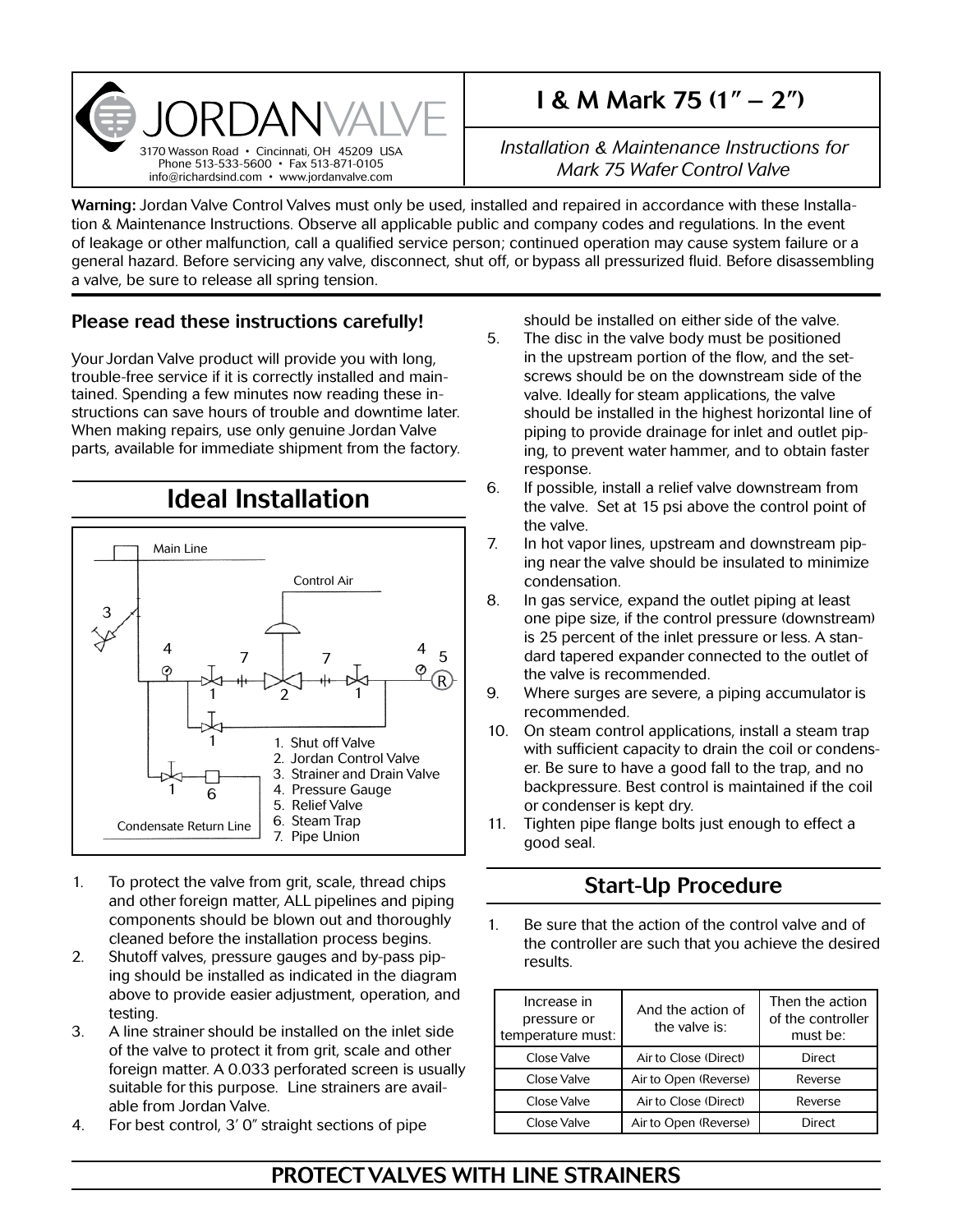- 2. The control valve has been pre-set by Jordan Valve, however, finer adjustment may be required to compensate for the system conditions of your application.
- 3. With inlet, outlet and bypass shutoff valves closed, and no pressure in the downstream line, gradually open the inlet valve enough to start flow through the control valve. Increase the flow gradually by slowly opening the inlet shutoff valve. Do not fully open the inlet valve until you are sure that the controller and control valve have control of the system. Usually, the handwheel on the inlet valve will turn freely when this point is reached.
- 4. To shut off the line fluid, close the inlet shutoff valve first, and then close the outlet shutoff valve.
- 5. Loosen the body set screws (42).
- 6. It may be necessary to re-torque the pipe flange bolts.

### Maintenance

#### Caution: Make certain that there is no pressure in the valve before loosening any fittings or joints. The following steps are recommended:

- 1. Close the inlet shutoff valve.
- 2. Allow pressure to bleed off through the downstream piping. Do not attempt to reverse the flow through the valve by bleeding pressure from the upstream side of the valve.
- 3. When the pressure gauges indicate that all pressure has been removed from the system, close the outlet shutoff valve and the valve may be serviced.

Note: refer to the drawing at the end of this document for description and proper orientation of parts.

## Valve Seats

#### A. Disassembly

The sliding Gate Seats of Jordan Valves are lapped to light band flatness. Maintaining such tolerances is of paramount importance for your assurance of excellent control and tight shutoff. DO NOT use metallic objects in removing the seats. Care in handling is imperative.

- 1. Tighten the body set screws (42). Follow instructions under the Maintenance section to remove valve from line.
- 2. Disassemble the valve only as far as necessary to do the required work.
- 3. When replacing seats it is recommended by Jordan Valve that the packing be replaced if the valve is older than one year. Follow the instructions under Packing Replacement.
- 4. Remove the Set screws (42), and remove the Plate

(28), Disc (27), and Gasket (36). Place the plate on the bench with the lapped surface up.

5. Clean all parts of the Body (1) with a good quality solvent. Remove Guide screws (35) and Guides (34), the Disc (27) and Plate (28) can then be cleaned. Place a piece of 4/0 polishing cloth or jeweler's cloth on a smooth flat surface such as a surface plate and polish the Disc, and Plate lapped surfaces using a figure "8" motion. If the parts are scarred, do not attempt to re-lap them, but return them to the factory for repair or replacement.

#### B. Reassembly

- 1. Place the plate (28) on a clean, flat work surface with the lapped side up. The small single locator hole should be towards you.
- 2. If the valve action is "air to open", place the Disc (27) on the Plate with the words "TOP REVERSE" away from you. If the valve action is "air to close", the words "TOP DIRECT" should be away from you. Move the Disc (27) until the slots are in perfect alignment with those of the plate (28).
- 3. Place the Guides (34) on either side of the Disc (27), and secure them with the Guide screws (35) so that the Disc (27) can move freely up and down but not side to side.
- 4. Lightly lubricate both side of the Body Gasket (36) with an anti-seize compound. Place a new Body Gasket (36) into the Body (1).
- 5. Hold the Plate / Disc assembly together and insert it into the large end of the Body (1) with the slots perpendicular to the stem (20), taking care that the "T" slot in the Disc (27) engages the head of the valve stem. *The word "TOP" should be towards the actuator.*
- 6. Replace the Set screws (42) in the Body (1).
- 7. Follow instructions under Installation & Start Up Procedure when placing valve back in service.

### Stem & Packing Replacement

- 1. Remove the Plate (28) and Disc (27), following the procedure outlined under the Valve Seats section.
- 2. Loosen the Stem Connector Nut (31) and Bolt (30) and remove Connector Halves.
- 3. Back out the Yoke SST Screws (29) and allow the Body (1) to separate from the Yoke (3).
- 4. Remove the Packing Flange Nuts (43) and the Packing Flange (24).
- 5. Before pulling the Stem (20) completely out of the Body, you must remove the "7th" Stem T-Head (32) by unscrewing it from the Stem (20). Remove the Packing Assembly (37,38, & 40). The remaining parts of the Packing Assembly can "fished" out with a small screwdriver. *(Be careful not to damage the packing bore.)*
- 6. Clean the packing bore in the Body with solvent and blow dry.

-2-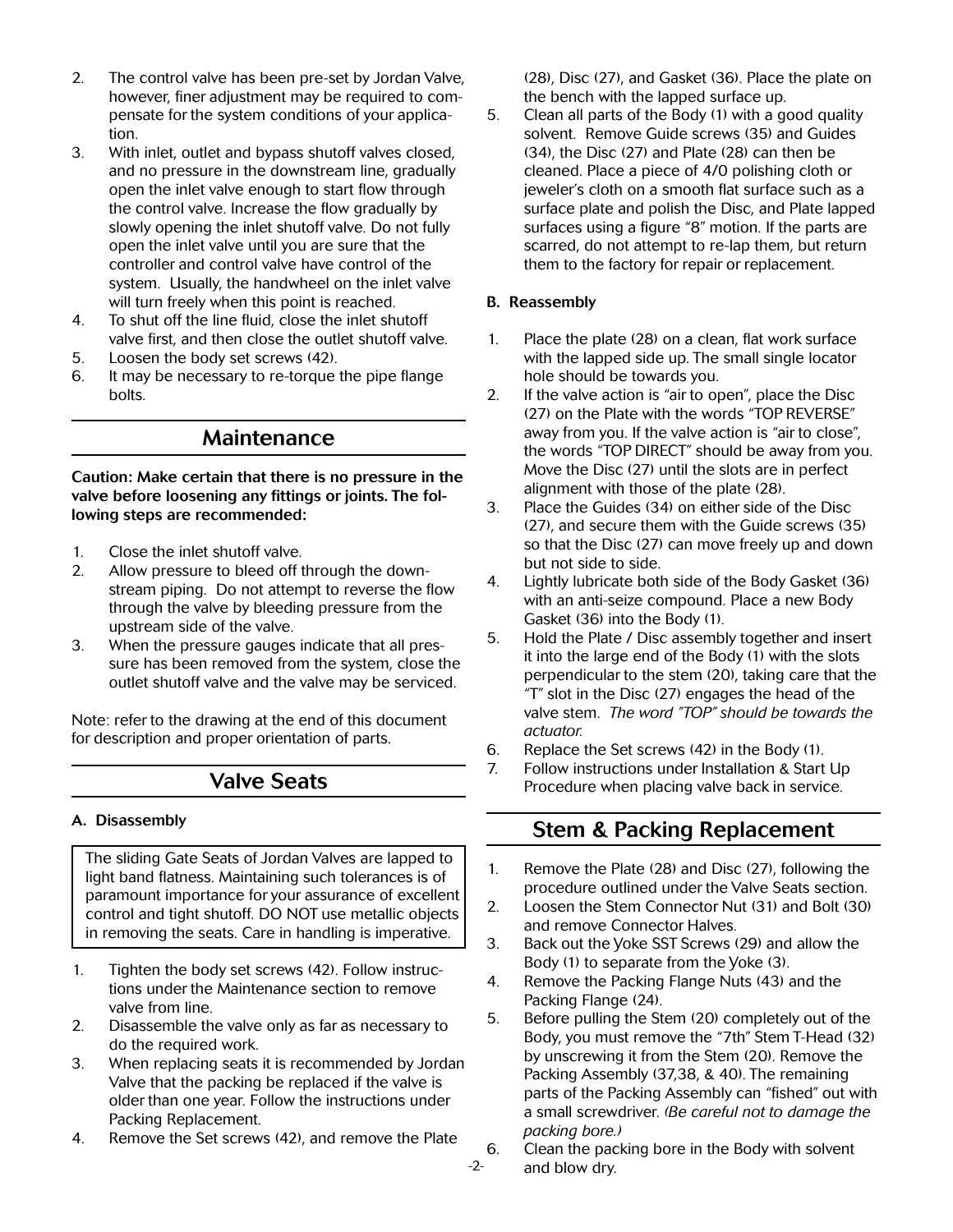- 7. Clean the Stem (20) with solvent if it is to be reused.
- 8. Replace the Packing Spring (37) and Packing Retainer (38) in the packing bore.
- 9. Reassemble the new Packing (40) on the stem (20) with the open part of the "V" downward (^). *There will be a flat on the top and bottom.* Place the Packing Follower (23) on top of the Packing (40). *(Coat each piece of the packing set with a suitable lubricant.)*
- 10. Gently push the Packing (40) into the packing bore and place the Packing Flange (24) on the stem.
- 11. Put the Packing Flange Nuts (43) on the Packing Studs (25) and partially tighten. *At this point it is recommended that you gently move the stem up and down three or four times to align the assembly.*
- 12. Tighten the Packing Flange nuts (43) until the Packing Follower (23) bottoms out on the top of the body.
- 13. Reassemble Yoke (3) to the valve Body (1) with the four Yoke Screws (29). Reassemble the Seats by inserting in the body as outlined in Valve Assembly Section.

### Actuator

#### CAUTION: DO NOT apply more than 45 psi to the actuator.

The valve need not be removed from the line; however before performing any maintenance on the actuator:

- Since there will be no control of the valve available it is recommended that the valve be isolated from the service.
- Shut off the control air supply and remove the control line from the actuator.
- Remove the stem connector assembly (Stem Adapter (22) to the Valve Stem (20) using the Stem
- Connector Halves (21), the Stem Connector Bolt (30) and Nut (31).

#### A. Actuator Disassembly

- 1. Remove the actuator assembly from the valve by removing the four yoke Bolts (26), and lift the actuator assembly off the Yoke (3).
- 2. Place the actuator assembly on its top, (side with the control line connection). Release the spring compression, by threading the Actuator Stem (14) out of the actuator, by turning it counterclockwise.
- 3. Remove the Actuator Bolts and Nuts (6,7) and separate the two halves, (Upper Case [5] and Lower Case [4]), of the actuator assembly. Remove the six Range Springs (10) from the diaphragm plate (11).
- 4. Lift out the diaphragm assembly. Loosen and remove the two Actuator Jam Nuts (17) from the Actuator Bolt (16). Remove the Diaphragm Plate (11), Diaphragm (15), Diaphragm Stop (13), and the Fastener Seal (18) from the Actuator Bolt (16) also.

5. Clean all parts with a good quality solvent. Remove any encrusted material with crocus or very fine aluminum oxide cloth. Inspect all parts for excessive wear and/or damage. Replace any worn or damaged parts. USE ONLY JORDAN REPLACEMENT PARTS. *The use of other than genuine JORDAN parts may result in damage to the actuator, personal injury or property damage.*

#### B. Actuator Reassembly

- 1. Place the Fastener Seal (18), Diaphragm Stop (13), Diaphragm (15), and Diaphragm Plate (11) on the Actuator Bolt (16) in order. Align the Diaphragm (15) and Diaphragm Plate (11) such that one of the formed bosses on the Diaphragm Plate is lined-up with one of the boltholes in the Diaphragm. Assemble and tighten the two locknuts (17) on the actuator bolt (16), taking care that they are locked together, and that the alignment between the diaphragm and the plate is maintained.
- 2. Place the Diaphragm Assembly (from step 1) on the Upper Actuator Case (5), (half with the control line connection) with the Diaphragm Plate (11) up. Place the six Range Springs (10) on the Diaphragm Plate (11) so that they nest over the formed bosses. Place the Lower Actuator Case (4), (half with the Adaptor Plate (19)), so that the six bolts (12) nest in the Range Springs. The Range Springs must also remain nested over the bosses in the diaphragm plate.
- 3. Replace four of the Actuator Bolts and Nuts (6,7) at 90° increments and tighten finger-tight. Thread the Actuator Stem (14), (with the Stem Adapter (22) and Stem Locknut (33)) onto the Actuator Bolt (16) until the shoulder on the Actuator Stem (14) contacts the Adapter Plate (19). Some spring compression should be felt.
- 4. Replace the remaining Actuator Bolts and Nuts and tighten evenly across the actuator case.
- 5. Reassemble the Actuator Assembly to the Yoke (3) and adaptor plate (19) making sure that the recessed area faces the actuator, using the four stroke plate bolts (26).
- 6. Reconnect the Adaptor Stem (22) to the Valve Stem (20) using the Stem Connector Halves (21), the Stem Connector Bolt (30) and Nut (31).
- 7. Adjust the spring pre-load following the instructions in the Spring Adjustment section of this I&M.

## Valve Stroke Adjustment

1. Loosen the Stem Connector Nut (31) only enough to allow the Stem Adapter (22) to rotate. DO NOT REMOVE the Stem Connector (21). Proper positioning of the Valve Stem (20) and the Stem Adaptor (22) must be maintained while adjusting the seats.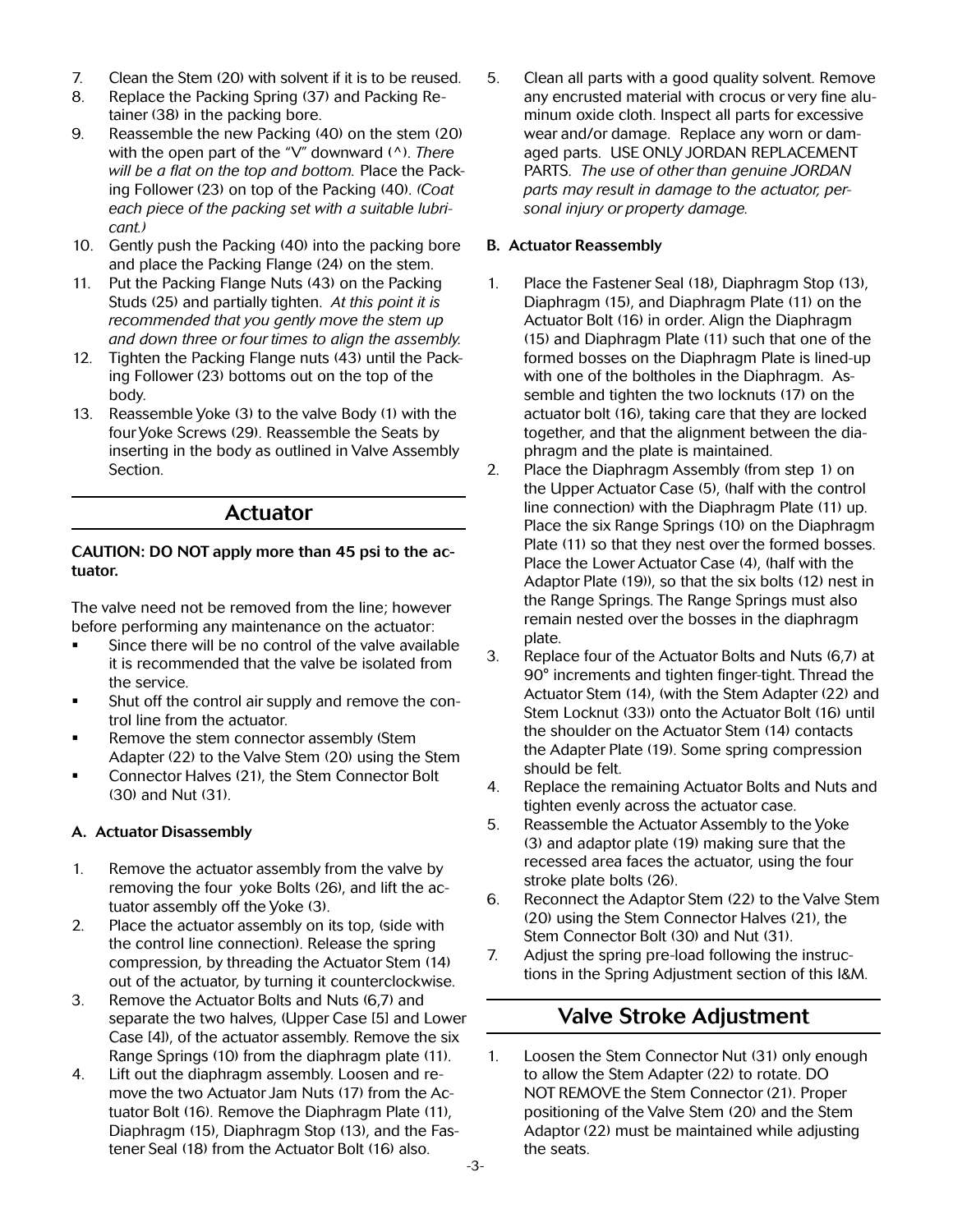- 2. For Direct Acting (Air to Close) Valves; Turn the Actuator Stem (14) counterclockwise until the Range Springs (10) are slightly compressed. This insures that the Actuator Stem is in its fully upward position. To confirm that the Actuator Stem is fully stroked up, check that it *cannot* be easily rotated without a wrench.
- 3. For Reverse Acting (Air to Open) Valves; Apply an air pressure of approximately 5 psi above the maximum range pressure (ex. 20 psi for 3-15 psi range) to the actuator. This insures that the Actuator Stem (14) is in its full downward position. To confirm that the Actuator Stem (14) is fully stroked down, check that it *cannot* be easily rotated without a wrench.
- 4. Check the alignment of the orifices in the Disc (27) and Plate (28). The orifices must be in the open position and in perfect alignment. If the orifices are not in proper alignment, loosen the Stem Locknut (31) and thread the Stem Adapter (22) into, or out of, the Actuator Stem (14), which will move the Disc (27) up, or down, on the Plate (28).
- 5. After the proper alignment has been obtained, tighten the Stem Locknut (31) against the end of the Actuator Stem (14). Recheck the seat adjustment. Repeat Step 4 if necessary.
- 6. Adjust the spring preload if necessary. See the Spring Adjustment section.

## Spring Adjustment

The signal range is preset by Jordan Valve; however, when the valve is installed this range may shift slightly due to pressure drops across the valve. Additionally, preload adjustment may be required after one of the previous maintenance procedures. *Note: ATO 3 – 15 psig rated valves are bench set at the factory at 5 – 17 psig.* Please insure that any I/P utilized with this control valve is capable of 17-psig output to ensure full valve travel. If desired, the range may be changed to suit your needs by following the instructions bellow.

- 1. Remove the air signal line from the actuator and replace with a pressure gauge and an air regulator.
- 2. Loosen, but do not remove the Stem Connector Bolt and Nut (30,31).
- 3. Adjust the actuator air pressure to just below the starting point of the range and rotate the Actuator Stem (14) until the stem just starts to move. Continue to rotate the Actuator Stem about one-half turn.
- 4. Remove the air pressure. Gradually increase the air pressure and check at what pressure the valve stem starts to move. Repeat Actuator Stem Adjustment (step 3) if necessary and again check to see if the stem starts to move at the desired pressure.
- 5. After the preload has been properly adjusted, tighten the Stem Connector Bolt and Nut (30,31) and reattach the control air signal line.

### Changing Valve Action

The action of a Sliding-Gate Valve may be changed from DIRECT ACTING to REVERSE ACTING, or vice versa, by rotating the Disc (27) on the Plate (28) 180°. Check the valve stroke and orifice alignment and adjust, if required, as outlined in the Valve Stroke Adjustment section.

### Ordering Spare Parts

Use only genuine Jordan Valve parts to keep your valve in good working order. So that we can supply the parts, which were designed for your valve, we must know exactly which product you are using. The only guarantee to getting the correct replacement parts is to provide your Jordan Representative with the valve serial number. This number is located on the valve identification tag. If the serial number is not available, the parts needed for your valve might be determined using the following information: Model Number, Valve Body Size, Seat Material and Cv Rating, Spring Range and Set Point, Trim Material, Part Name - Number and Quantity.

NOTE: Any parts ordered without a valve serial number that are found to be incorrect are subject to up to a minimum 25% restock charge when returned.